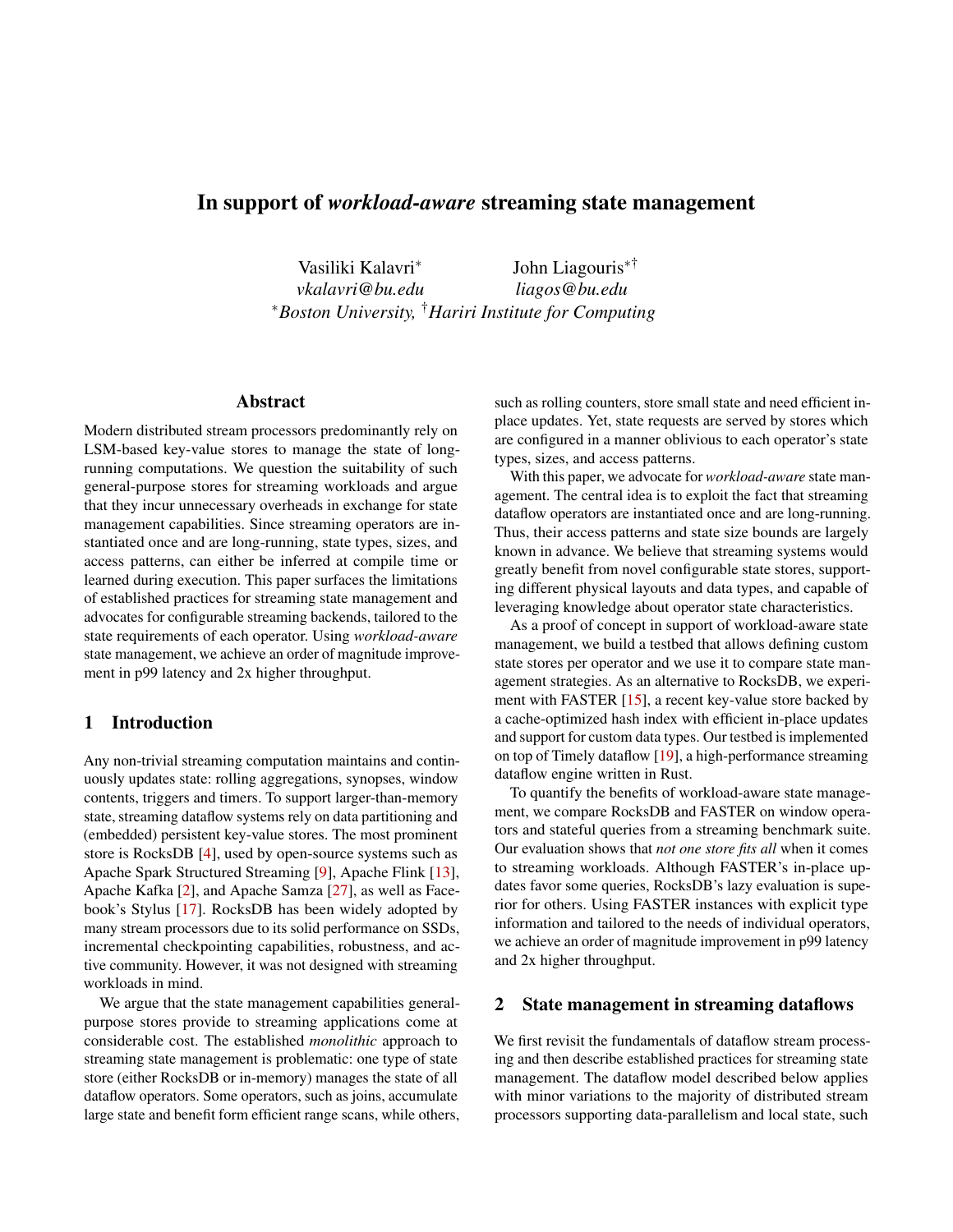<span id="page-1-1"></span>

Figure 1: Logical and physical dataflow plans. Each parallel worker executes one or more stateful tasks and manages their state via an embedded k-v store instance.

as Apache Flink, Kafka, Samza, and Timely dataflow. Stream processors with external state management are briefly discussed in Section [2.2.](#page-1-0)

# 2.1 The dataflow programming model

A dataflow stream processor executes data-parallel computations on shared-nothing architectures. A program is represented as a *logical* directed graph  $G = (V, E)$ , where vertices in *V* denote operators and edges in *E* are data dependencies. Upon deployment, the logical graph is translated to a *physical* execution plan,  $G' = (V', E')$ , which maps dataflow operators to provisioned workers. We call vertices in  $V'$  tasks of an operator in *V* and edges in *E'* physical data *channels*. One or more tasks of the same or different operators can be assigned to the same worker, and the assignment strategy is systemspecific. The assignment is computed at deployment time and remains static throughout job execution, unless a reconfiguration occurs. Tasks are scheduled once and are long-running.

Figure [1](#page-1-1) shows the logical graph and corresponding physical plan for Nexmark Q4 [\[3,](#page-5-2) [31\]](#page-7-1). The query joins a stream of auctions and a stream of bids and outputs a rolling average of winning bid prices for each auction category. The provisioned workers, *w*1,*w*2, execute parallel tasks as indicated by the enclosing rectangles, and each owns an embedded store to manage state. The join and average operators are stateful and *data-parallel*, so that each worker operates on *disjoint* partitions of the input streams.

#### <span id="page-1-0"></span>2.2 State management

A streaming application can define and maintain different types of state throughout its lifetime, including partial results, sketches, buffered tuples in window buckets, triggers, timers, and notifications. A *state backend* defines the physical location where streaming state resides. The backend type determines how state is organized into data structures, its maximum supported size, and whether it is guarded against failures. For instance, an in-memory backend keeps working state in memory and, thus, the maximum supported state size is limited. A database backend keeps working state in an

embedded key-value store and leverages the disk to support larger-than-memory state.

Users interact with state through APIs provided by the stream processor. Those allow defining *state primitives* of different types, such as lists, maps, and arbitrary values. Most dataflow programming models assume a key-value schema for input records [\[9,](#page-6-0)[13,](#page-6-1)[14,](#page-6-5)[20,](#page-6-6)[25\]](#page-6-7) and always associate state with a *key*. The API also enforces *state scopes*, which determine the accessibility of state through the application.

The assignment of tasks to worker threads shown in Figure [1](#page-1-1) has significant implications to state scoping. The runtime guarantees that input records with the same key will be processed by the same task. As a result, any state associated with a particular key is read and modified by a single worker at any point in time. By employing data parallelism, the dataflow model provides *single-writer isolation to state*. Thus, it is crucial that any key-value store used as a streaming backend provides excellent single-thread performance.

External state management. An alternative to managing state inside the stream processor is essentially making all operators stateless and externalizing all intermediate data. While this design simplifies fault-tolerance and re-configuration, it induces higher latency and presumes access to a highly available and scalable external state store. Some systems that follow this approach include Storm [\[30\]](#page-7-2), which can spill state to HDFS or Cassandra [\[6\]](#page-5-3), and MillWheel [\[8\]](#page-6-8) that uses BigTable [\[16\]](#page-6-9). For further details, we refer interested readers to a recent survey on streaming state management [\[29\]](#page-7-3).

# 3 Flaws of monolithic state management

Stream processors use embedded stores as out-of-the-box solutions for state management. This straw man approach restricts applications to using one type of backend, which is configured globally for all dataflow operators, regardless of their state requirements<sup>[1](#page-1-2)</sup>. In this section, we summarize the drawbacks of this monolithic design.

# 3.1 Unnecessary data marshalling

An evident issue with storing multiple operator states in the same store is the requirement to manage keys and values of different types. To support arbitrary types, RocksDB maintains all in-memory and disk-resident data as byte arrays. This eager de/serialization approach means that *every* state access includes one or more data marshalling operations, all of which are on the critical path of the request. A recent study [\[23\]](#page-6-10) finds that Flink spends 20% of execution time de/serializing RocksDB data of non-primitive types (e.g., Vec<String>), while similar results are shown in other works

<span id="page-1-2"></span><sup>1</sup>Flink's recent release (1.10) provides *some* flexibility, as it allows users to partially configure RocksDB column families (one per state primitive).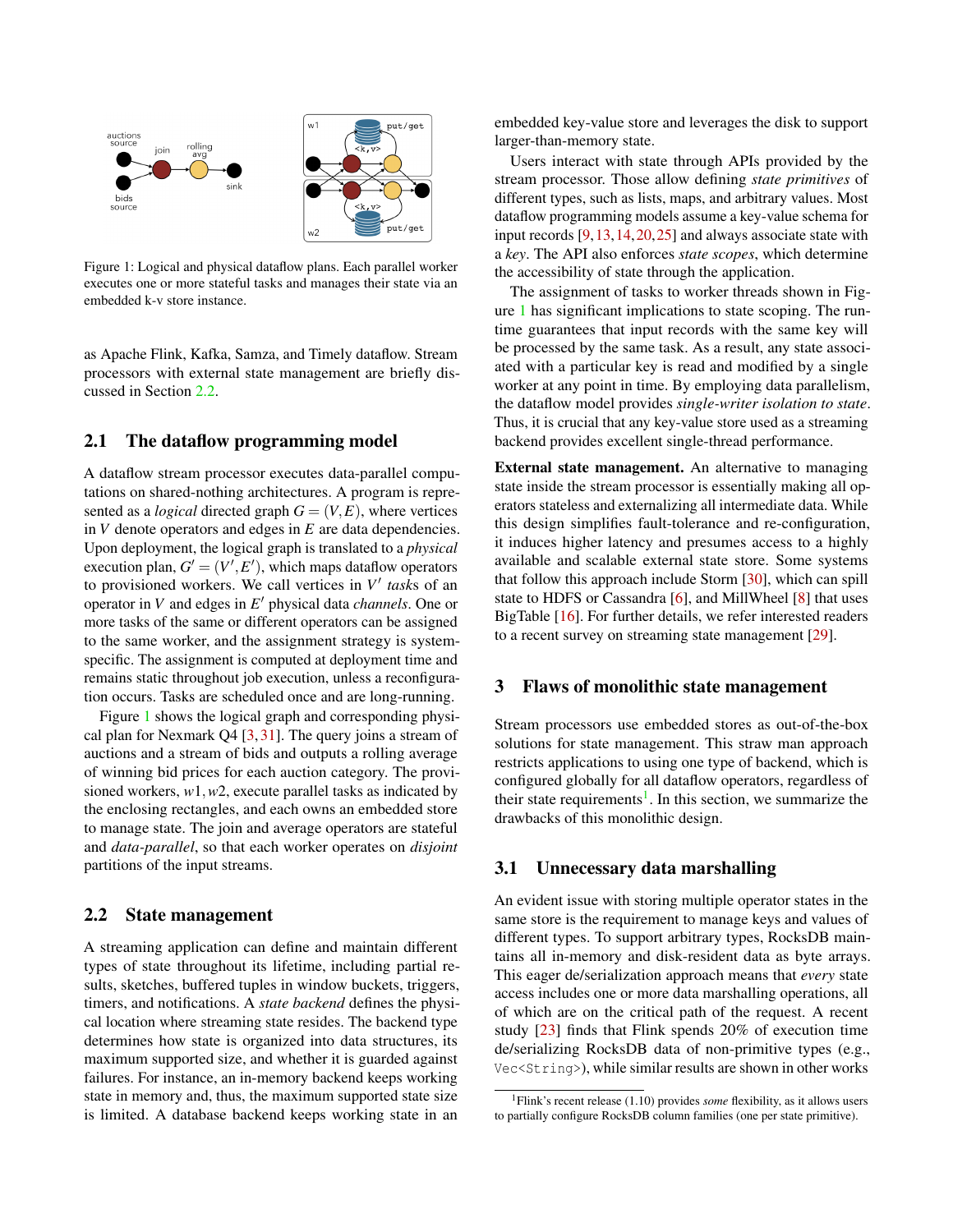as well [\[7\]](#page-5-4). Samza tries to mitigate this overhead by maintaining a cache [\[28\]](#page-7-4).

While a well-designed cache policy can avoid some data marshalling, we believe this task must be the responsibility of the state store. State types in streaming dataflow applications are known at compile time and do not change during execution. If each primitive is backed by a dedicated store, in-memory data can be kept in their native format, incurring de/serialization only when fetching or flushing pages from/to disk, asynchronously.

# 3.2 Oblivious store configuration

The second major issue with monolithic state management is that all state stores in a streaming job use the same configuration, regardless of the access patterns and size requirements of the operators they serve. This is problematic, as operators in a dataflow can have vastly different behavior in terms of state. For example, in the query of Fig. [1,](#page-1-1) the join is *write-heavy* and can potentially accumulate large state, while the aggregation performs two *read-modify-write* operations per input event and its state can fit in memory. A write-optimized store capable of spilling state to disk is suitable for managing the join state, while a hash-based in-memory store with in-place updates would fit the rolling aggregation better.

#### <span id="page-2-2"></span>3.3 Unnecessary store features

Streaming backends do not need all sophisticated features of general-purpose key-value stores. In case we use one backend per operator task or state primitive, there is no need to support concurrent external requests within the backend, since dataflow systems already guarantee single-thread access to state. Although concurrency control does not affect singlethread performance in practice, it introduces unnecessary complexity and maintenance overhead. Similar simplifications are also possible for other features of existing key-value stores. For instance, the performance of deletes can be significantly improved by leveraging the knowledge of streaming operators. In the case of windows, the backend can simply purge the entire window state when it expires.

The following operations are handled by dataflow systems already and need not be implemented in state backends:

- State partitioning is performed according to the input data partitioning functions used by shuffling operators.
- State scoping is enforced by the dataflow state APIs, which abstract store operations and provide access to per-key local state only.
- Per-key read/write isolation is guaranteed by the dataflow model. Worker threads process disjoint data partitions, thus, each key will always be accessed by a single thread.
- Checkpointing is coordinated by the streaming runtime which uses locks and synchronization mechanisms to

<span id="page-2-1"></span>

Figure 2: With *flexible state management*, each task can define multiple state stores of different types and configurations. Each instance of the join operator has two backends, one for each of its input streams.

copy the state. Stream processors implement global snapshot algorithms [\[13\]](#page-6-1) and do not rely on key-value stores for fault-tolerance.

# <span id="page-2-3"></span>4 A flexible testbed for state management

To explore the potentials of a more flexible state management approach, we have implemented a testbed on top of the Timely Dataflow stream processor [\[19\]](#page-6-4). Timely is a Rust implementation of Naiad [\[26\]](#page-6-11) and allows for a fair performance evaluation, free from runtime and JNI overheads or other incompatibility issues present in JVM-based systems. For example, Flink's JNI bridge to RocksDB imposes a maximum key-value pair size of  $2.2GB<sup>2</sup>$  $2.2GB<sup>2</sup>$ . This limit may be too restrictive in some cases. A window operator can represent its state as a key-value pair, where the key is the start or end timestamp and the value contains the window contents, whose size may exceed 2.2GB (cf. Section [5.1\)](#page-3-0). Further, custom merge comparators are not supported in Java, as RocksDB expects C++ code. Custom merge comparators are used by RocksDB for lazy evaluation in the merge operator. Merging is semantically equivalent to a Read-Modify-Write operation: each time a key-value pair is added to the database using merge, the pair is appended to the mutable mem-table and the actual value update is performed "lazily" during compaction (if any) or upon a get for the respective key, by calling the comparator function. Our testbed does not have any of the above restrictions, it minimizes the FFI overhead when interacting with the key-value store, and allows defining custom RocksDB comparators directly in Rust.

Currently, the testbed supports three types of backends: inmemory, RocksDB, and FASTER. We use a wrapper around FASTER's C++ library [\[1\]](#page-5-5) to expose its interface for accessing the key-value store and performing internal operations. For the integration with RocksDB, we use the Rust wrapper [\[5\]](#page-5-6). We also provide a versatile API so that users can

<span id="page-2-0"></span><sup>2</sup>[https://ci.apache.org/projects/flink/](https://ci.apache.org/projects/flink/flink-docs-release-1.10/ops/state/state_backends.html#the-rocksdbstatebackend)

[flink-docs-release-1.10/ops/state/state\\_backends.html#](https://ci.apache.org/projects/flink/flink-docs-release-1.10/ops/state/state_backends.html#the-rocksdbstatebackend) [the-rocksdbstatebackend](https://ci.apache.org/projects/flink/flink-docs-release-1.10/ops/state/state_backends.html#the-rocksdbstatebackend)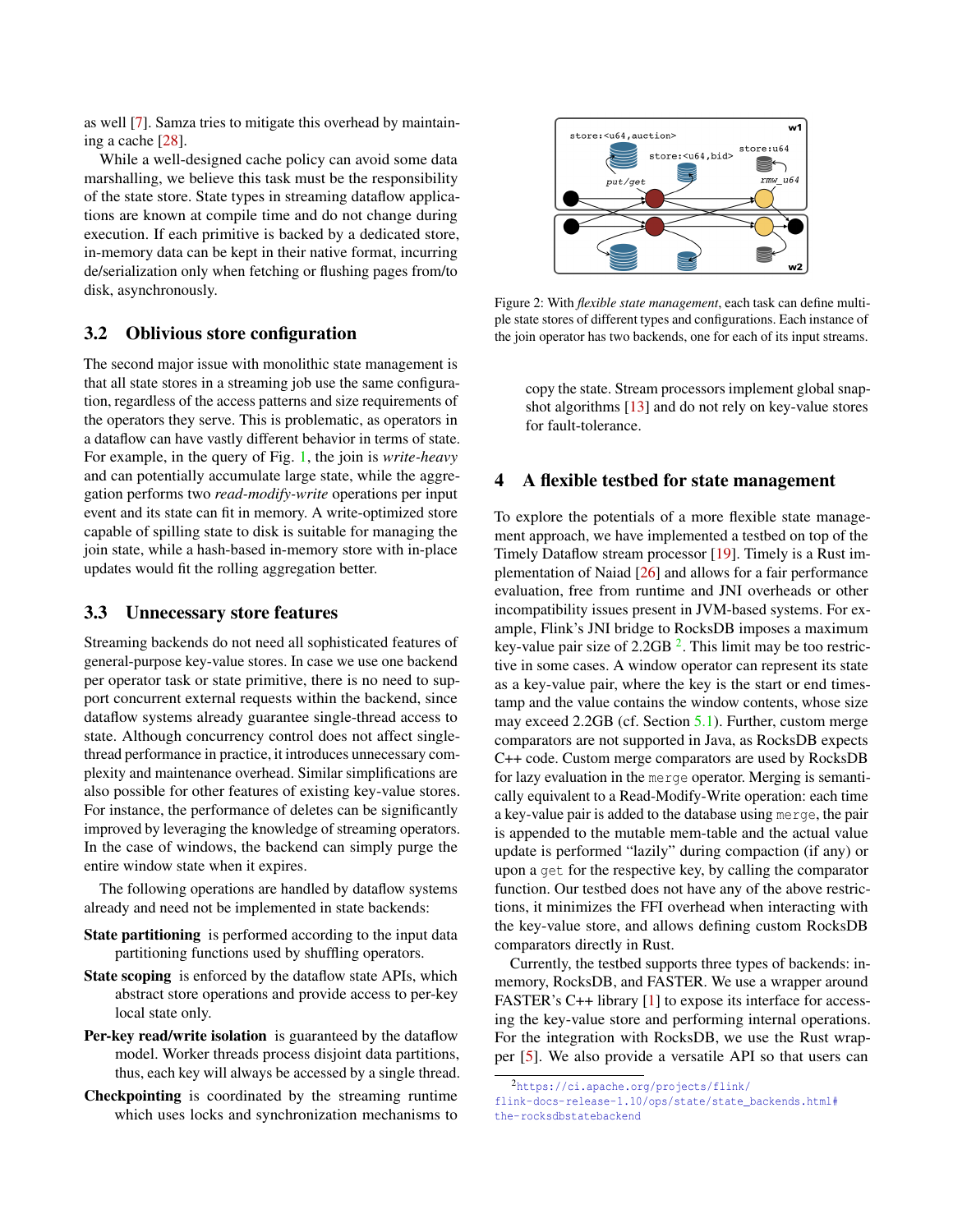<span id="page-3-2"></span>

(a) 30s-1s sliding window COUNT (b) 30s tumbling window RANK

Figure 3: RocksDB vs FASTER latency CCDFs for (a) a sliding window of 30s length and 1s slide with incremental aggregation and (b) a tumbling window of 30s length with holistic aggregation.

define basic state primitives in their streaming dataflows, including ManagedCount (for counters), ManagedValue (for arbitrary values), and ManagedMap (for maps) [\[11\]](#page-6-12).

Figure [2](#page-2-1) illustrates how users can take advantage of flexible state management with our API and testbed. Each operator can define one or more individually configured state stores, instantiated with specific types. Store configuration is currently manual, but we are working on automating this process by leveraging knowledge about the computation.

# <span id="page-3-4"></span>5 Experimental evaluation

We present a set of evaluation results with RocksDB and FASTER using our state management testbed<sup>[3](#page-3-1)</sup>. The evaluation does not aim to thoroughly compare RocksDB with FASTER but to showcase that *not one store fits all* streaming workloads. We demonstrate the effect of a backend's data layout when evaluating window operators in § [5.1](#page-3-0) and the effect of leveraging knowledge about types, state sizes, and state accesses in  $\S$  [5.2.](#page-4-0) The evaluation is focused on tail latency, as the major performance metric for real-time streaming applications, and on single-thread performance, as the dataflow model guarantees per-key read/write isolation  $(\S$  [3.3\)](#page-2-2). To provide a clear picture of tail latency, we use *complementary* CDFs (CCDFs): a (*x*, *y*) point indicates that *y*% of records have at least *x ms* end-to-end latency. Thus, the lines at  $y = 10^{-1}$  and  $y = 10^{-2}$  correspond to p90 and p99 latency, respectively. We briefly discuss throughput and multi-worker dataflows in § [5.2.](#page-4-0)

Benchmarks. We use the Nexmark streaming benchmark [\[31,](#page-7-1) [32\]](#page-7-5). Queries include an incremental join (Q3), window joins (Q4, Q6, Q8), and custom window aggregations (Q5, Q7).

**Experimental setup.** We use Timely  $0.9.0$ , compiled with Rust 1.37.0, the latest FASTER C++ version from [\[1\]](#page-5-5), and the RocksDB Rust wrapper  $(0.12.4)$  [\[5\]](#page-5-6). We configure FASTER with a 128MB hash index and 8GB in-memory log, where 10% (resp. 90%) is given to the immutable (resp. mutable) region, as in the FASTER paper [\[15\]](#page-6-3). RocksDB is

<span id="page-3-1"></span><sup>3</sup>Available at <https://github.com/jliagouris/wassm>

configured with 128KB block size, 2 mem-tables of 4GB each, a 256MB LRU cache, and a 100MB hash block index. We use c5d.2xlarge and r5d.12xlarge instances on Amazon EC2, for single-thread and multi-thread experiments, respectively.

<span id="page-3-3"></span>

Figure 4: Latency CCDFs for monolithic vs. workload-aware implementation of Nexmark queries using FASTER.

## <span id="page-3-0"></span>5.1 The effect of data layout on windows

Any streaming state management backend needs to efficiently support windows, as they are perhaps the most common streaming operators. Windows enable evaluation of blocking computations, such as aggregations and joins on streams, and provide continuous fresh results to applications. For the purpose of this paper, we consider fixed windows which can be identified by their start and end timestamps. Windowing splits unbounded inputs into a series of bounded sets of records and we say that a window *triggers* when the system's notion of time arrives at its end timestamp. At this point, the window produces results and deletes its state. Window evaluation functions can be applied eagerly, upon receiving a new record that belongs to the window, or lazily, on trigger.

We evaluated various strategies and window functions and concluded that there is no clear winner between LSM-based and hash-based approaches. Nevertheless, we identified the parameters which affect performance and can guide the design of a configurable, workload-aware store. Our results indicate that FASTER performs better than RocksDB across configurations for eager aggregations, especially for large sliding windows. As for holistic aggregations, RocksDB's merge performs best across configurations and, it is the only approach that can keep up with high input rates. In the interest of space, we discuss only one representative experiment.

We evaluate RANK, a holistic aggregation that fetches the entire window contents on trigger, and COUNT, which can be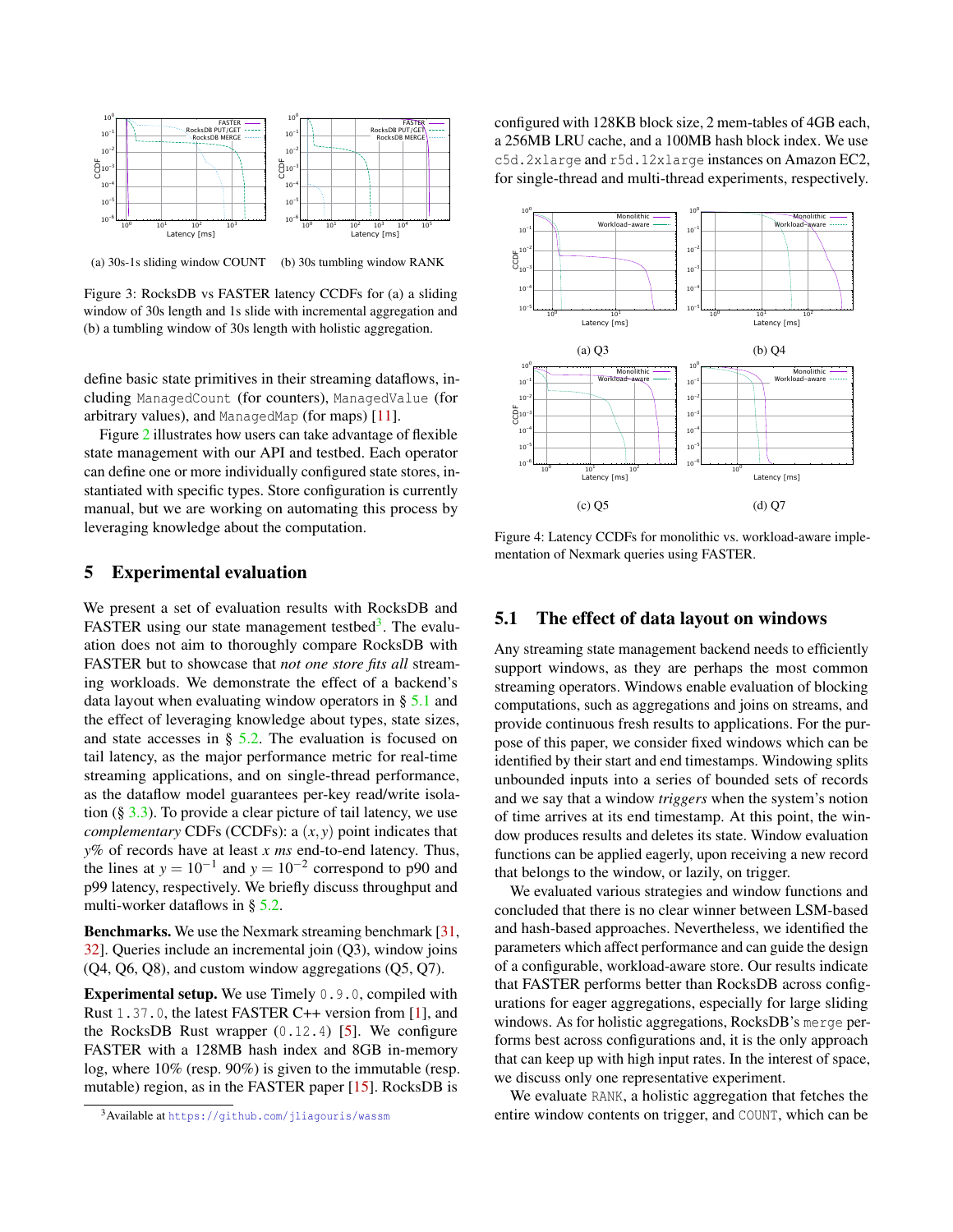<span id="page-4-3"></span>

| <b>Ouery</b>   | RocksDB | <b>FASTER</b> | Workload-aware | Speedup |
|----------------|---------|---------------|----------------|---------|
| O3             | 1.36    | 1.32          | 1.27           | 1.04    |
| O4             | 357.62  | 230.18        | 36.90          | 6.24    |
| O <sub>5</sub> | 490.65  | 286.12        | 20.52          | 13.94   |
| Q6             | 307.69  | 209.78        | 37.10          | 5.65    |
| Q7             | 1.85    | 1.7           | 1.39           | 1.22    |
| O8             | 1.49    | 1.32          | 1.31           |         |

Table 1: p99 latencies (*ms*) for RocksDB, FASTER, and workloadaware implementations of Nexmark queries. The rightmost column shows the speedup of workload-aware over FASTER.

eagerly computed to maintain a single value per window. We run each experiment for 10 minutes in an open loop and measure the end-to-end latency per record. The input rate was set to 1K *rec*/*s* for RANK and 10K *rec*/*s* for COUNT. In both operators, the state is organized as follows: the key is the window start timestamp and the value is the window content (a vector of integers in RANK and a single integer in COUNT).

Figure [3](#page-3-2) plots the latency CCDF for a sliding and a tumbling window. For every input record, the operator performs one read-modify-write operation for each active window state<sup>[4](#page-4-1)</sup>. While FASTER supports in-place updates, RocksDB issues either a pair of get + put operations or a merge, depending on the implementation. On trigger, the operator retrieves the window contents with one get operation and then purges state. FASTER performs best for COUNT  $(100 \times$ lower p99 latency than RocksDB MERGE) as it can leverage fast lookups with in-place updates. For RANK, FASTER and RocksDB with PUT/GET continuously remove and reinsert growing vectors of integers, while lazy evaluation with RocksDB MERGE pays off (p99 latency is orders of magnitude lower than FASTER's).

# <span id="page-4-0"></span>5.2 State types, sizes, and access patterns

To showcase the additional benefits of workload-aware store configuration, we use carefully configured implementations of Nexmark queries that leverage knowledge about (i) k-v types (to reduce de/serialization), and (ii) state size and access patterns. FASTER was superior to RocksDB in all these queries, thus, our implementations use FASTER; in particular, one instance per primitive configured according to Table [2.](#page-4-2) The monolithic baseline uses one FASTER instance per worker configured as described in the experimental setup. We use 1M *rec*/*s* input rate for Q3, Q7 and Q8, and  $10K$  *rec*/*s* for Q4-6.

The first set of experiments evaluates single-thread latency for monolithic and workload-aware configurations. Then, we evaluate scaling with respect to the input rate (throughput) and the number of parallel workers.

Single-thread latency. Figure [4](#page-3-3) shows the latency CCDFs for Q3, Q4, Q5, and Q7 run with a single worker thread (Q6 has almost identical behavior to that of Q4, and Q8 accumulates

<span id="page-4-2"></span>

| Query          | Configuration                                 |  |  |
|----------------|-----------------------------------------------|--|--|
| O <sub>3</sub> | 1GB (people), 7GB (auctions)                  |  |  |
| <b>O4</b>      | 6GB (bids), 1.5GB (auctions), 512MB (average) |  |  |
| Q <sub>5</sub> | 6GB (additions), 1GB (deletions)              |  |  |
|                | 512MB (accumulations), 512MB (hot items)      |  |  |
| О6             | 6GB (bids), 1.5GB (auctions), 512MB (average) |  |  |
| O7             | 6GB (pre-reduce), 2GB (all-reduce)            |  |  |
| O8             | 4GB (people), 4GB (auctions)                  |  |  |

Table 2: Memory given to FASTER instances in workload-aware implementations of the Nexmark queries from [\[32\]](#page-7-5).

<span id="page-4-4"></span>

(a) Median latency vs throughput (b) Median latency over #workers

Figure 5: Q7 latency with monolithic and workload-aware state management over (a) throughput and (b) varying number of workers.

negligible state). Table [1](#page-4-3) summarizes the p99 latency and speedup for all queries and state management approaches. The workload-aware implementation achieves significant p99 latency speedups for many queries:  $14 \times$  for Q5 and  $6 \times$  for Q4, Q6. Q3 has a  $10\times$  speedup as well, for higher percentiles.

To understand the source of performance improvements, we describe how our workload-aware implementations compare to the monolithic ones. Primitives that can grow arbitrarily and accumulate larger-than-memory state are backed by a dedicated FASTER store that is instantiated with the respective data types. For example, each of the two join inputs in Q3 (people and auction streams) has its own FASTER instance. The instances are typed after the stream they manage and their configuration is shown in Table [2.](#page-4-2) In Q3, most of the available memory is allocated to the auctions state, as auctions accumulate faster than people. As shown in Fig. [4a](#page-3-3), this optimization pays off for the tail latency, where we see more than  $10\times$  speedup. The benefit is more evident for Q4 (Fig. [4b](#page-3-3)) and Q7 (Fig. [4d](#page-3-3)). In Q5, we split state further and use two more primitives with dedicated FASTER backends for auction counts and hot items (cf. Table [2\)](#page-4-2). Small state with bounded size, such as the computation progress in Q8, is kept in memory.

Throughput vs latency. Fig. [5a](#page-4-4) plots the median per-record latency for Q7 for increasing input rates. We vary the input rate from 100K *rec*/*s* up to 2M *rec*/*s*, on a single thread. The latency of the workload-aware implementation scales better with increasing throughput and remains below 1*ms* for up to 1M *rec*/*s*. Further, with the workload-aware implementation, a single thread can comfortably sustain a 2M *rec*/*s* input rate with a median latency of 1.3*ms*. That is  $2 \times$  higher throughput

<span id="page-4-1"></span><sup>&</sup>lt;sup>4</sup>Note that several windows can be active (open) at the same time, as stream processors support asynchronous execution and out-of-order streams.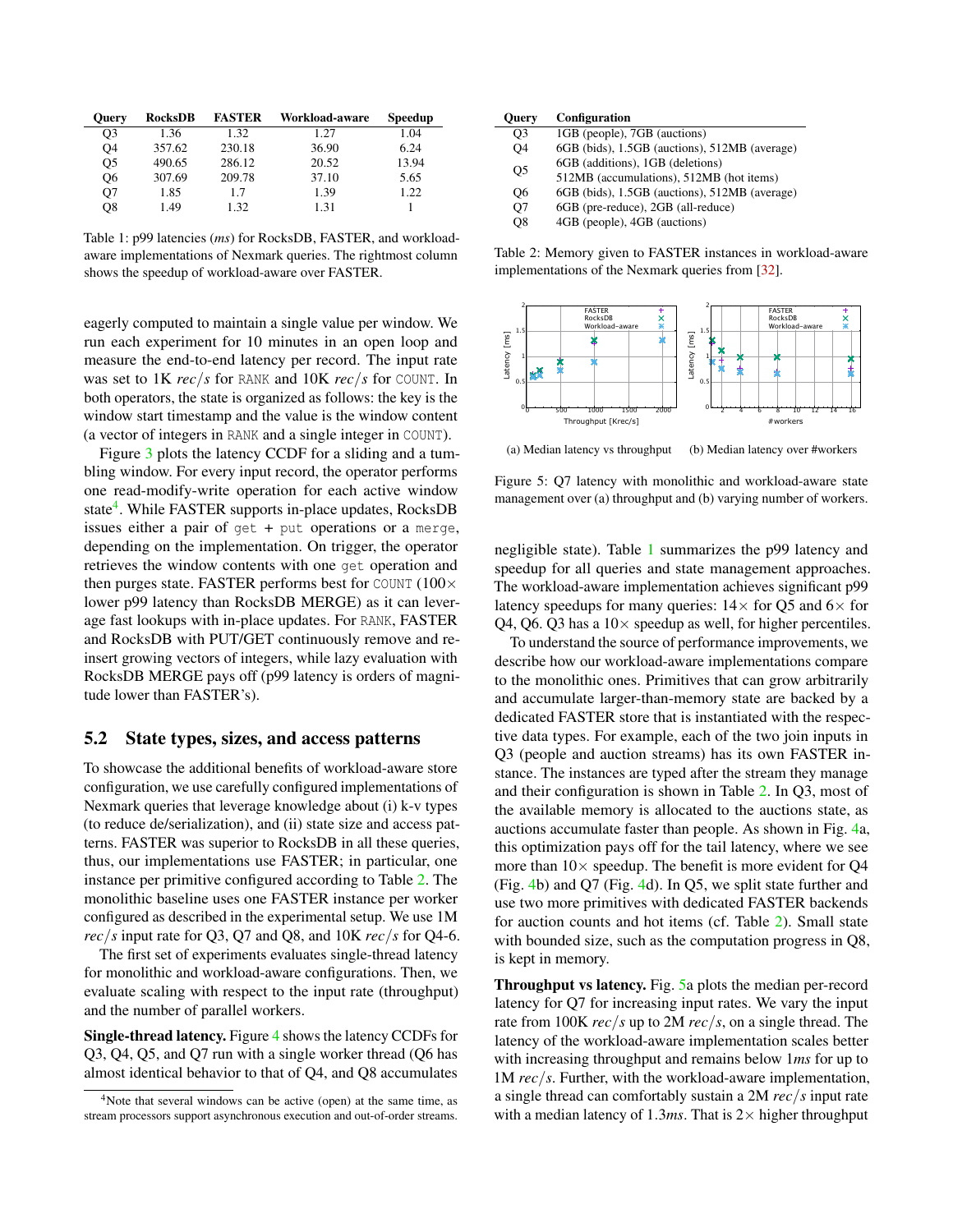than the monolithic approaches, which cannot keep up with input rates over 1M *rec*/*s*.

Multiple worker threads. To confirm that the benefits of workload-aware implementation persist in multi-worker dataflows, we run Q7 with an increasing number of worker threads (1-16), in an open-loop setting, with input rate fixed at 1*M rec*/*s*. Note that the dataflow model still ensures singlethread isolation to state, however, the number of key-value store instances sharing the resources of the same machine increases significantly. The monolithic approach uses one FASTER instance per worker, whereas the workload-aware uses two (cf. Table [2\)](#page-4-2). Fig. [5b](#page-4-4) plots the median per-record latency. The workload-aware implementation scales similarly to the monolithic and remains consistently better as we increase the number of workers.

# 6 Conclusion

Workload-aware streaming state management can boost performance, beyond avoiding data marshalling costs. A careful assignment of state backends to primitives not only reduces latency but also improves throughput and scalability. Our results motivate the need for configurable streaming backends, in the spirit of the recent developments on designing data structures tailored around a particular workload [\[21,](#page-6-13) [22\]](#page-6-14).

# 7 Discussion

One store that fits all or many? An open question towards implementing workload-aware state management for a production-ready stream processor is whether it is worth designing a new stream-optimized key-value store from scratch. One could argue that a selected set of existing key-value stores can be plugged-in via a flexible API like the one we discuss in Section [4.](#page-2-3) It certainly appears that a store like RocksDB could serve range queries and lazy evaluation whereas a store like FASTER could be used for operators with frequent point lookups and in-place updates. However, this approach introduces undesirable project dependencies for the streaming system and does not account for changes in state characteristics (e.g. due to increased input rates) that might make pre-configured backends unsuitable over time.

Streaming state benchmarks. Despite the fact that keyvalue stores are an integral component of streaming systems and crucial to their performance, their suitability for streaming state management has not been studied prior to this paper. In fact, no benchmark exists that captures the workload characteristics and temporal locality of streaming applications. Existing key-value store evaluations [\[10,](#page-6-15) [15,](#page-6-3) [24\]](#page-6-16) focus on multi-threaded performance and use request-driven benchmarks, such as YCSB [\[18\]](#page-6-17), which is oblivious to key-space locality [\[12\]](#page-6-18). Such benchmarks and metrics cannot provide

reliable results for data-parallel stream processors, which instead execute continuous queries, perform single-thread state access, and issue frequent deletions (e.g. for windows).

Fault-tolerance and re-configuration. Even though stream processors that implement their own checkpointing mechanisms do not rely on key-value stores for providing exactlyonce guarantees upon failures, certain store features are still desirable. Besides reads and writes in regular processing, a streaming engine must also support efficient state operations for fault-tolerance and re-configuration. Those include quick copies, incremental checkpointing, state migration upon repartitioning, and bulk loads for quick recovery. For example, although RocksDB supports incremental checkpoints (at the SST level) by leveraging key order, hash-based stores, such as FASTER, do not. How to support all these operations efficiently within the same key-value store is an open question.

Extracting and/or learning state characteristics. The queries of Section [5](#page-3-4) use built-in operators, however, most real streaming computations include operators with UDFs. One option to infer state access patterns in UDFs is to use static code analysis. This approach can be further combined with online learning techniques to infer data-dependent access patterns and changes in state characteristics. Learning access patterns with temporal dependencies in a streaming setting is an interesting direction for future research.

# **References**

- <span id="page-5-5"></span>[1] FASTER. [https://github.com/microsoft/](https://github.com/microsoft/FASTER) [FASTER](https://github.com/microsoft/FASTER). Last access: March 2020.
- <span id="page-5-1"></span>[2] Kafka Streams Internal Data Management. [https://](https://cwiki.apache.org/confluence/display/KAFKA/Kafka+Streams+Internal+Data+Management) [cwiki.apache.org/confluence/display/KAFKA/](https://cwiki.apache.org/confluence/display/KAFKA/Kafka+Streams+Internal+Data+Management) [Kafka+Streams+Internal+Data+Management](https://cwiki.apache.org/confluence/display/KAFKA/Kafka+Streams+Internal+Data+Management). Last Access: March 2020.
- <span id="page-5-2"></span>[3] Nexmark Benchmark Suite. [https://beam.](https://beam.apache.org/documentation/sdks/java/testing/nexmark/) [apache.org/documentation/sdks/java/testing/](https://beam.apache.org/documentation/sdks/java/testing/nexmark/) [nexmark/](https://beam.apache.org/documentation/sdks/java/testing/nexmark/). Last access: March 2020.
- <span id="page-5-0"></span>[4] Rocksdb. <https://rocksdb.org/>. Last access: March 2020.
- <span id="page-5-6"></span>[5] RocksDB Rust Wrapper. [https://github.com/](https://github.com/rust-rocksdb/rust-rocksdb) [rust-rocksdb/rust-rocksdb](https://github.com/rust-rocksdb/rust-rocksdb). Last access: March 2020.
- <span id="page-5-3"></span>[6] Apache Cassandra. <http://cassandra.apache.org>, 2020. Last access: March 2020.
- <span id="page-5-4"></span>[7] Atul Adya, Robert Grandl, Daniel Myers, and Henry Qin. Fast key-value stores: An idea whose time has come and gone. In *Proceedings of the Workshop on Hot Topics in Operating Systems*, HotOS '19, pages 113–119, New York, NY, USA, 2019. ACM.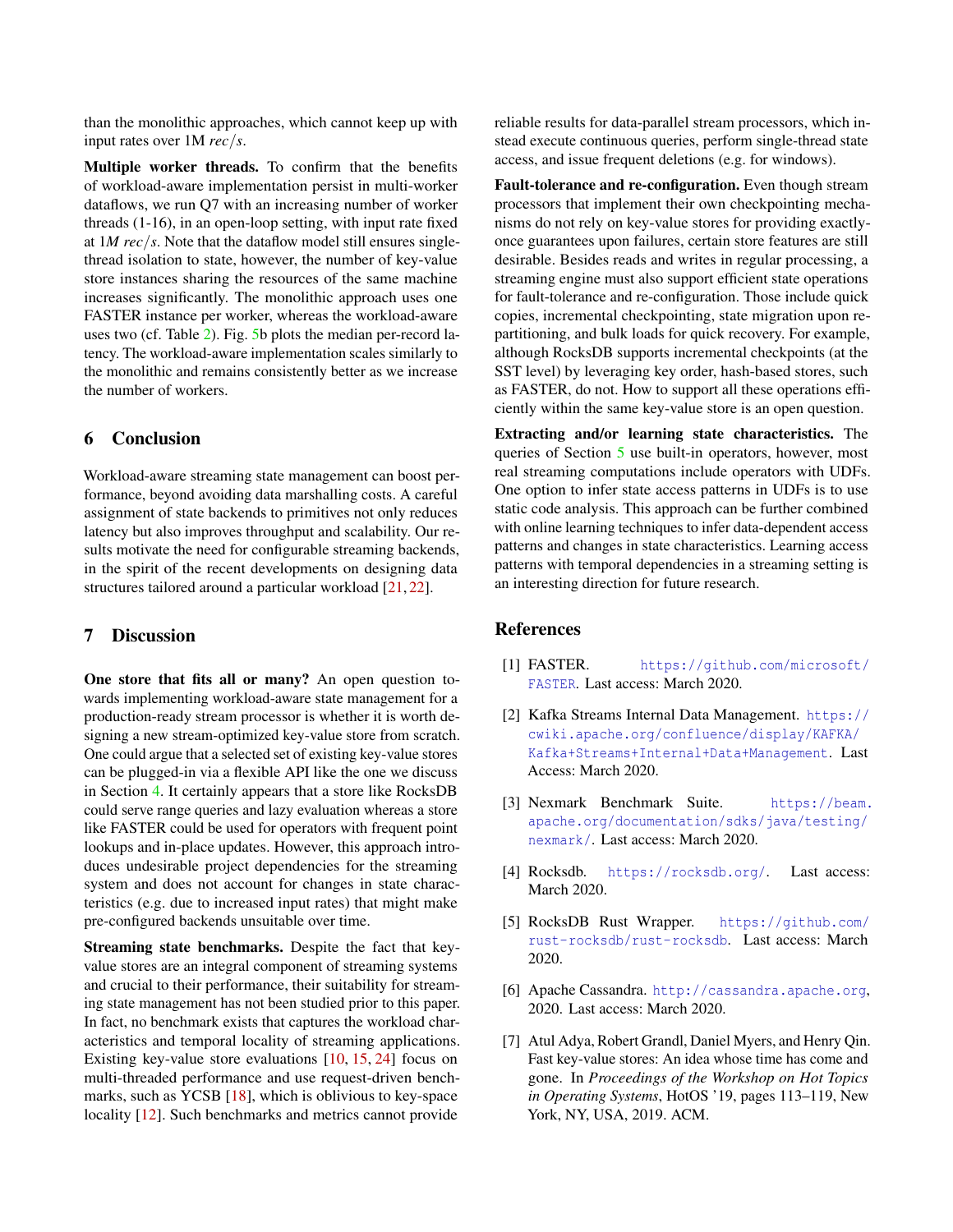- <span id="page-6-8"></span>[8] Tyler Akidau, Alex Balikov, Kaya Bekiroğlu, Slava Chernyak, Josh Haberman, Reuven Lax, Sam McVeety, Daniel Mills, Paul Nordstrom, and Sam Whittle. Mill-Wheel: Fault-tolerant Stream Processing at Internet Scale. *Proceedings of the the VLDB Endowment*, 6(11):1033–1044, August 2013.
- <span id="page-6-0"></span>[9] Michael Armbrust, Tathagata Das, Joseph Torres, Burak Yavuz, Shixiong Zhu, Reynold Xin, Ali Ghodsi, Ion Stoica, and Matei Zaharia. Structured streaming: A declarative api for real-time applications in apache spark. In *Proceedings of the 2018 International Conference on Management of Data*, SIGMOD '18, pages 601–613, New York, NY, USA, 2018. ACM.
- <span id="page-6-15"></span>[10] Oana Balmau, Florin Dinu, Willy Zwaenepoel, Karan Gupta, Ravishankar Chandhiramoorthi, and Diego Didona. SILK: Preventing latency spikes in log-structured merge key-value stores. In *2019 USENIX Annual Technical Conference (USENIX ATC 19)*, pages 753–766, Renton, WA, July 2019. USENIX Association.
- <span id="page-6-12"></span>[11] Matthew Brookes, Vasiliki Kalavri, and John Liagouris. Faster state management for timely dataflow. In *Proceedings of Real-Time Business Intelligence and Analytics*, pages 1–3. 2019.
- <span id="page-6-18"></span>[12] Zhichao Cao, Siying Dong, Sagar Vemuri, and David H.C. Du. Characterizing, modeling, and benchmarking rocksdb key-value workloads at facebook. In *18th USENIX Conference on File and Storage Technologies (FAST 20)*, pages 209–223, Santa Clara, CA, February 2020. USENIX Association.
- <span id="page-6-1"></span>[13] Paris Carbone, Stephan Ewen, Gyula Fóra, Seif Haridi, Stefan Richter, and Kostas Tzoumas. State management in Apache Flink®: Consistent Stateful Distributed Stream Processing. *Proceedings of the VLDB Endowment*, 10(12):1718–1729, August 2017.
- <span id="page-6-5"></span>[14] Raul Castro Fernandez, Matteo Migliavacca, Evangelia Kalyvianaki, and Peter Pietzuch. Integrating Scale out and Fault Tolerance in Stream Processing Using Operator State Management. In *Proceedings of the 2013 ACM SIGMOD International Conference on Management of Data*, SIGMOD '13, pages 725–736, New York, NY, USA, 2013. ACM.
- <span id="page-6-3"></span>[15] Badrish Chandramouli, Guna Prasaad, Donald Kossmann, Justin Levandoski, James Hunter, and Mike Barnett. FASTER: A Concurrent Key-Value Store with In-Place Updates. In *Proceedings of the 2018 International Conference on Management of Data*, SIGMOD '18, pages 275–290, New York, NY, USA, 2018. ACM.
- <span id="page-6-9"></span>[16] Fay Chang, Jeffrey Dean, Sanjay Ghemawat, Wilson C. Hsieh, Deborah A. Wallach, Mike Burrows, Tushar

Chandra, Andrew Fikes, and Robert E. Gruber. Bigtable: A distributed storage system for structured data. In *Proceeding of the 7th Symposium on Operating Systems Design and Implementation*, 2006.

- <span id="page-6-2"></span>[17] Guoqiang Jerry Chen, Janet L Wiener, Shridhar Iyer, Anshul Jaiswal, Ran Lei, Nikhil Simha, Wei Wang, Kevin Wilfong, Tim Williamson, and Serhat Yilmaz. Realtime data processing at facebook. In *Proceedings of the 2016 International Conference on Management of Data*, pages 1087–1098. ACM, 2016.
- <span id="page-6-17"></span>[18] Brian F. Cooper, Adam Silberstein, Erwin Tam, Raghu Ramakrishnan, and Russell Sears. Benchmarking Cloud Serving Systems with YCSB. In *Proceedings of the 1st ACM Symposium on Cloud Computing*, SoCC '10, pages 143–154, New York, NY, USA, 2010. ACM.
- <span id="page-6-4"></span>[19] Frank McSherry. Timely Dataflow. [https://github.](https://github.com/TimelyDataflow/timely-dataflow) [com/TimelyDataflow/timely-dataflow](https://github.com/TimelyDataflow/timely-dataflow). Last Access: March 2020.
- <span id="page-6-6"></span>[20] Moritz Hoffmann, Andrea Lattuada, Frank McSherry, Vasiliki Kalavri, John Liagouris, and Timothy Roscoe. Megaphone: Latency-conscious state migration for distributed streaming dataflows. *Proceedings of the VLDB Endowment*, 12(9), 2019.
- <span id="page-6-13"></span>[21] Stratos Idreos and Tim Kraska. From auto-tuning one size fits all to self-designed and learned data-intensive systems. In *ACM SIGMOD*, 2019.
- <span id="page-6-14"></span>[22] Stratos Idreos, Kostas Zoumpatianos, Brian Hentschel, Michael S Kester, and Demi Guo. The data calculator: Data structure design and cost synthesis from first principles and learned cost models. In *Proceedings of the 2018 International Conference on Management of Data*, pages 535–550. ACM, 2018.
- <span id="page-6-10"></span>[23] Gyewon Lee, Jeongyoon Eo, Jangho Seo, Taegeon Um, and Byung-Gon Chun. High-performance stateful stream processing on solid-state drives. In *Proceedings of the 9th Asia-Pacific Workshop on Systems*, APSys '18, pages 9:1–9:7, New York, NY, USA, 2018. ACM.
- <span id="page-6-16"></span>[24] Hyeontaek Lim, Dongsu Han, David G. Andersen, and Michael Kaminsky. Mica: A holistic approach to fast in-memory key-value storage. In *Proceedings of the 11th USENIX Conference on Networked Systems Design and Implementation*, NSDI'14, pages 429–444, Berkeley, CA, USA, 2014. USENIX Association.
- <span id="page-6-7"></span>[25] Frank McSherry, Derek Gordon Murray, Rebecca Isaacs, and Michael Isard. Differential dataflow. In *CIDR*, 2013.
- <span id="page-6-11"></span>[26] Derek G Murray, Frank McSherry, Rebecca Isaacs, Michael Isard, Paul Barham, and Martín Abadi. Naiad: a timely dataflow system. In *SOSP '13: Proceedings*